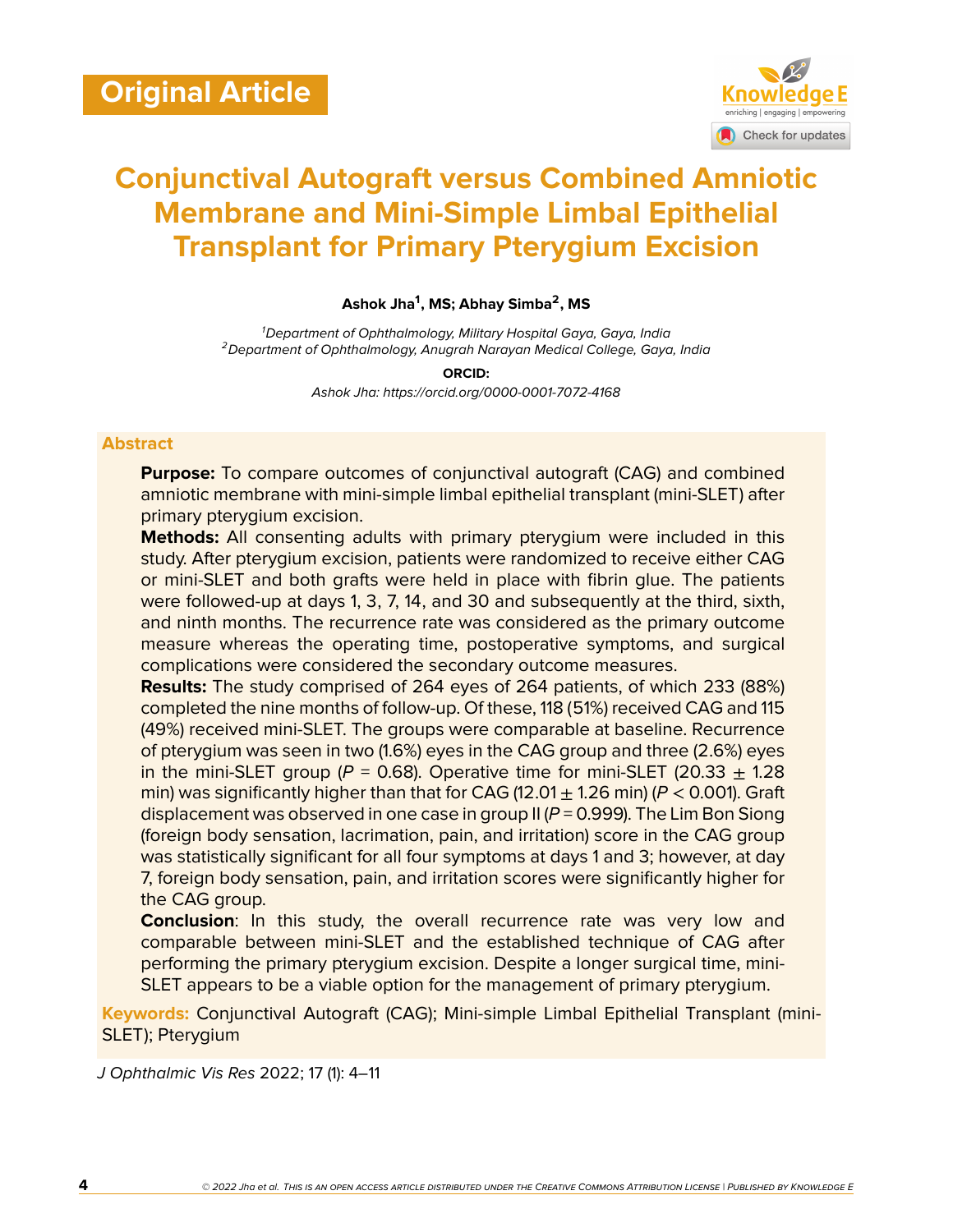#### **INTRODUCTION**

Pterygium is a benign, fleshy triangular ocular lesion that can cross the limbus and encroach on the cornea, with subsequent visual impairment.<sup>[[1](#page-6-0)]</sup> It most often involves nasal conjunctiva and may necessitate surgical removal if associated with visual impairment, astigmatic refractive errors, or cosmetic concerns. Postoperative recurrence is not uncommon, hence surgical excision has been coupled with various adjunctive measures like beta irradiation<sup>[[2](#page-6-1)]</sup> and anti-metabolites such as Mitomycin C.<sup>[[3](#page-6-2), [4](#page-6-3)]</sup> Although these methods are relatively safe, complications such as secondary bacterial infection, punctate keratitis, scleral melting, and raised intraocular pressure (IOP) have been reported. To prevent these side effects and achieve superior results in terms of graft stability and potentially lower recurrence rates, human amniotic membrane grafting (AMG)<sup>[\[5\]](#page-6-4)</sup> and conjunctival autografting (CAG)<sup>[[6](#page-6-5)]</sup> were introduced to cover the bare sclera after pterygium excision. Of these, ipsilateral CAG is now the surgical procedure of choice, owing to the ease of the procedure and the difficulties in procuring AMG. Additionally, the efficacy and low recurrence rate of the CAG method has been corroborated by many authors.<sup>[[6](#page-6-5)-[9](#page-7-0)]</sup>

Tissue adhesives like fibrin glue<sup>[[10](#page-7-1)]</sup> which are used to secure the grafts in place after pterygium excision present many benefits such as lesser operating time, reduced discomfort during the postoperative period, and reduced complications associated with sutures.<sup>[\[11](#page-7-2), [12](#page-7-3)]</sup> Alternatively, the CAG can be secured using autologous in situ blood coagulum.[[13](#page-7-4)[–15\]](#page-7-5)

More recently, Hernández-Bogantes et al have described a technique of using a combination of AMG and small pieces of autologous limbal epithelial cells (mini-simple limbal epithelial transplant [SLET])<sup>[[16\]](#page-7-6)</sup> to cover the bare sclera using tissue adhesive. Authors reported excellent

#### **Correspondence to:**

Ashok Jha, MS. Department of Ophthalmology, Military Hospital Gaya, Bihar 823005, India. E-mail: ashokjha1025@gmail.com

Received 04-05-2020; Accepted 12-02-2021

**Access this article online**

**Website:** <https://knepublishing.com/index.php/JOVR> **DOI:** 10.18502/jovr.v17i1.10164

outcomes with this new technique, albeit in only 10 eyes. Given these encouraging results, we believe that this may be an alternative technique to CAG for surgical management of pterygium. At present there are very few head to head studies comparing outcomes of the well-established CAG with the relatively new mini-SLET after primary pterygium excision. Hence, this study was performed to assess the efficacy and recurrence rate after the two aforementioned procedures.

#### **METHODS**

This prospective, randomized, interventional study was duly approved by the local Institutional Ethics Committee (Ethical clearance certificate no. 29/MH/2015 dated Aug 11, 2015). This study was conducted in accordance with the tenets of the Declaration of Helsinki. Patient enrollment occurred between August 2015 and January 2019.

All consecutive adult patients visiting the outpatient department of our hospital with primary pterygium and requiring surgical excision for cosmesis, intense foreign body sensation, and reduced vision either due to induced astigmatism or encroachment on the visual axis were invited to participate in the study. Patients who agreed to follow-up for nine months after surgery were recruited after their informed consent. Patients with other ocular surface disorders, hypersensitivity to blood constituents, and seropositivity to Hepatitis B, Hepatitis C, and HIV were excluded from the study.

Sample size calculation was based on presumed differences in the recurrence rates of pterygium in the two groups. Given 1:1 randomization, 90% power, and a precision error of 5% to detect a difference of 10% or more in proportion of patients experiencing recurrent pterygium, a required minimum sample size of 230 eyes (115 in each group) was obtained. To account for a 15% loss to follow-up, we recruited 264 patients for the study.

Using simple randomization, the patients were divided into two groups: one received

**How to cite this article:** Jha A, AbhaySimba. Conjunctival Autograft versus Combined Amniotic Membrane and Mini-Simple Limbal Epithelial Transplant for Primary Pterygium Excision. J Ophthalmic Vis Res 2022;17:4–11.

This is an open access journal, and articles are distributed under the terms of the Creative Commons Attribution-NonCommercial-ShareAlike 4.0 License, which allows others to remix, tweak, and build upon the work non-commercially, as long as appropriate credit is given and the new creations are licensed under the identical terms.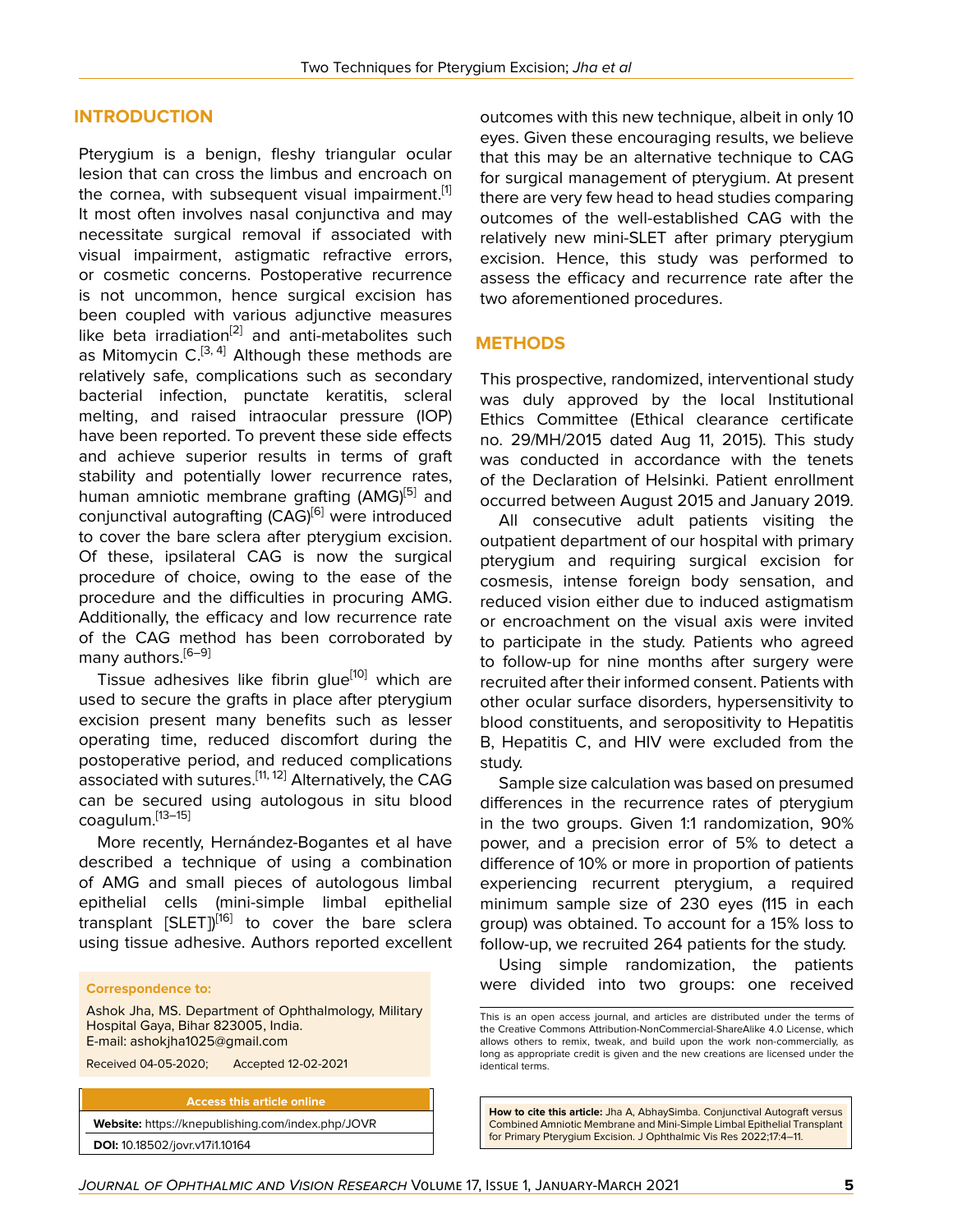the CAG and the other received the mini-SLET treatment. This simple randomization utilized serially generated computer codes along with allocation concealment. A parallel allocation strategy was used in a 1:1 allocation. The evaluating ophthalmologist (AS) was masked to the type of graft used. The operating surgeon (AJ) and patients were masked to the procedural details and the type of graft used. The sealed envelopes for the type of graft were opened just before the completion of the pterygium excision. The graft status was masked in all cases at every follow-up visit during the clinical testing.

Thorough medical and ocular history and demographic details such as age and gender of the participants were obtained. Thereafter, a comprehensive examination of the eyes included best-corrected visual acuity assessment, slit-lamp evaluation of the pterygium, and the anterior and posterior segment evaluation using a +90D lens. Pterygia were divided into three grades based on the classification proposed by Tan and coworkers: $[17]$  T1 = unobscured and distinguished episcleral vessels underneath the body of the pterygium;  $T2$  = partially obscured or indistinct episcleral vessels; and  $T3 =$  completely obscured episcleral vessels by fibrovascular tissue. Serial clinical photographs of patients were taken preoperatively, per-operatively, and postoperatively on days 1 and 30 in addition to the sixth and ninth months for both cohorts [Figure 1].

Peribulbar anesthesia (2% lidocaine hydrochloride) was used for all of the surgeries, which were performed by a single surgeon (AJ). Westcott scissors were used to draw horizontal incisions along the superior and inferior borders of the body of pterygium. Subsequently, using Moorefield's conjunctival forceps, the pterygium was reflected toward the limbus making another peripheral incision parallel to the limbus. The remaining fibrovascular tissues underneath the bulbar conjunctiva were dissected and excised to the maximum possible extent.

The bare sclera was then measured by a caliper. In the CAG group, a near tenon-free CAG, which was 1 mm larger in area than the bare sclera was harvested from the supero-temporal region. This thin graft was stuck to the exposed sclera using fibrin glue (Baxter, TISSEEL) with correct orientation. The angled flat part of two iris spatulas was maneuvered horizontally and vertically utilized

to expand the graft to its maximum possible size besides removing excess glue from the sclera bed.

In the mini-SLET cohort, after an initial one clock hour (10–11 o'clock for right eye and 1–2 o'clock for left eye) peritomy performed with Westcott scissors, a limbal tissue  $2 \times 2$  mm in size was excised with the help of a crescent blade. Using Vannas scissors, this strip was then sliced into six to eight pieces under increased magnification. These pieces were then affixed on the inlay AMG closer to the limbus using fibrin glue. Thereafter, an AMG overlay was used to maintain graft pieces in the exact position. Freeze-dried AMG (Amnio-care, Biocover Labs, India), available in  $3 \times 3$  cm size was used for the study. A bandage contact lens was placed on the cornea at the end of the procedure.

Using a patented fibrinotherm device, the fibrin glue (TISSEEL VH, Baxter AG) used in the above described procedures was prepared by reconstituting thrombin and freeze-dried protein concentrate in calcium chloride and fibrinolysis inhibitor solutions, respectively. Both thrombin and fibrin were suctioned into separate syringes, which were mounted with a 27G canula. To use the glue, almost an equal number of drops of fibrin and thrombin were utilized for both the cohorts. Total operating time was noted for both the groups. Mitomycin C was not used in either group.

In the first week of the postoperative period, patients received 1% prednisolone acetate and 0.5% moxifloxacin eye drops every 4 and 6 hr, respectively, followed by tapering dosages of topical steroid, which continued for one month. The patients were reviewed on postoperative days 1, 3, 7, 14, and subsequently at months 1, 3, 6, and 9.

While early postoperative visits involved the assessment of graft positioning, later visits included reporting of the recurrence and disintegration of limbal pieces on the slit lamp by a masked investigator. Recurrence was considered the primary outcome measure, which was defined as any fibrovascular growth that occurred at the surgical site at any time during the follow-up period. Operating time and surgical complications were considered the secondary outcome measures. Four symptoms (foreign body sensation, epiphora [watering], pain and irritation) were evaluated, based on a 5-point scale adapted from Lim Bon Siong R et al. The patients were asked to complete a questionnaire in which 0 meant no pain, 1 meant presence of easily tolerable pain, 2 meant pain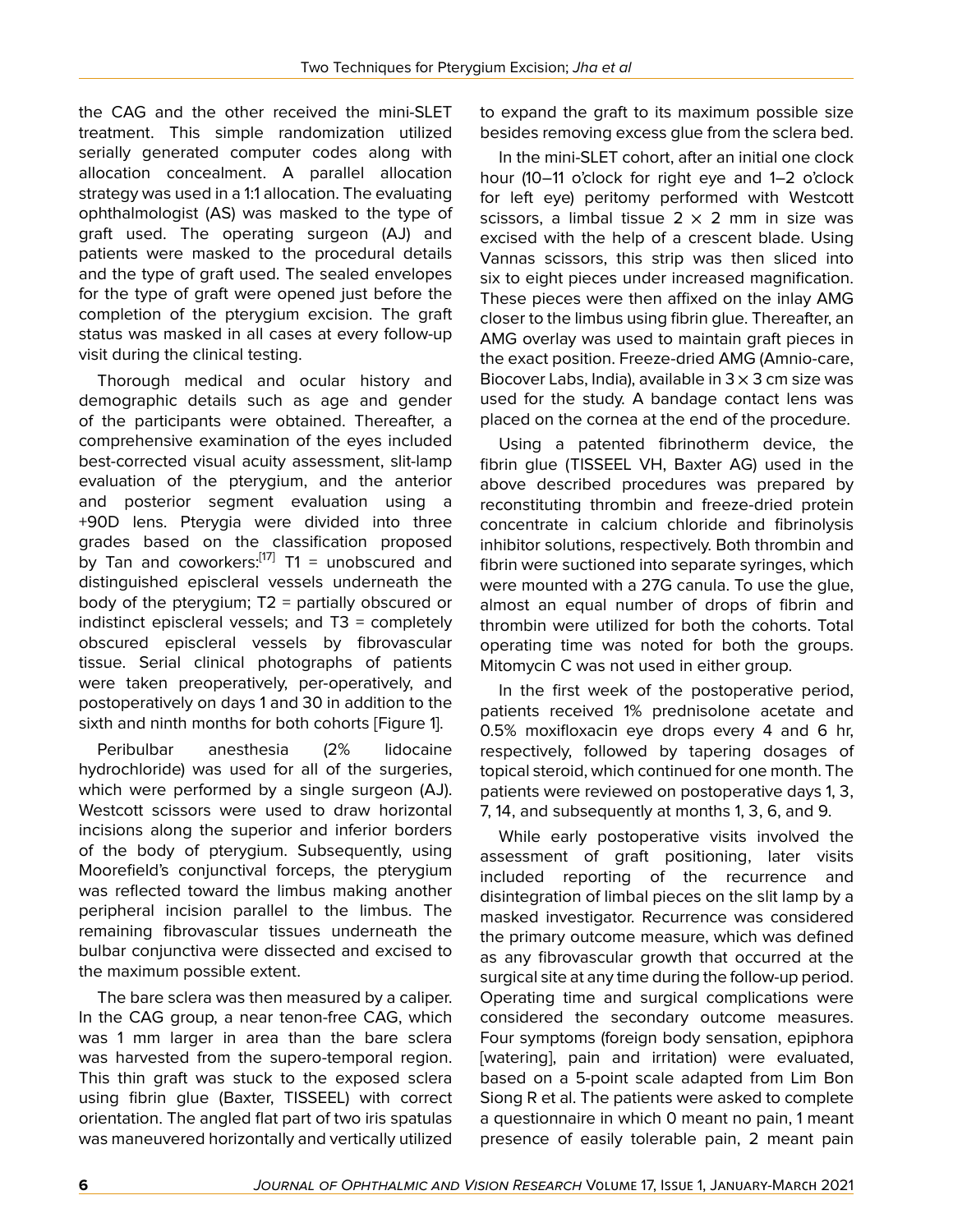causing some discomfort, 3 meant presence of pain partially interfering with sleep or usual activity, and 4 meant pain completely interfering with usual activity or sleep.

## **Statistical Analysis**

The statistical analysis was performed using SPSS (Statistical Package for the Social Sciences) software version 20. A *P*-value < 0.05 was considered statistically significant. Comparison of continuous variables such as age, preoperative BCVA, operative time, and the dimensions of graft between the two groups was done using the parametric unpaired *t*-test. Pearson's Chisquare test or the Fisher's exact test were used for comparative analysis of categorical variables like gender, laterality, grades of pterygium, and indication of surgery between the two groups.

#### **RESULTS**

A total of 264 consecutive eyes of 264 patients were enrolled in the study, of which 31 eyes (15 in CAG and 16 in mini-SLET groups) were ruled out due to inadequate follow-up. Hence, data from 233 eyes (*n* = 118 CAG and 115 in mini-SLET) that finished nine months of followup was included in the final analysis. Table 1 depicts the baseline characteristics of CAG and mini-SLET groups. Baseline characteristics were statistically insignificant between the two groups. The comparative analysis of graft size and the operating time has been summarized in Table 2. The mean operative time for mini-SLET group (20.33  $\pm$  1.28 min) was significantly higher ( $P \lt$ 0.001) than the CAG group (12.01  $\pm$  1.26 min). Four postoperative symptoms have been compared in Table 3 using the nonparametric Mann–Whitney Utest. Both groups exhibited foreign body sensation until day 7. A statistically significant difference in the median score of foreign body sensation was noted on day 1 (*P* < 0.001), day 3 (*P* < 0.001), and day 7  $(P < 0.001)$  between the CAG and mini-SLET groups. This symptom improved significantly between days 1 and 7 in both group I (*P* < 0.001) and group  $II$  ( $P < 0.001$ ) as demonstrated by the Wilcoxon signed-rank test. Both groups showed persistence of epiphora (watering) till day 7. A statistically significant difference in the median score of epiphora (watering) was observed on day

1 (*P* < 0.001) and day 3 (*P* < 0.001) between the two groups. It was noted that this symptom, too, showed significant improvement at days 1 and 7 in both group I (*P* < 0.001) and group II (*P* < 0.001). Pain persisted until days 7 and 3 in groups I and II, respectively. Both the study and control groups exhibited significant difference in the median score of pain on day 1 (*P* < 0.001), day 3 (*P* <0.001), and day 7 ( $P = 0.008$ ). Despite a median score of 6 and 0, the significant difference at days 1 and day 7, respectively, is ascribed to the variance in the distribution of pain score between the two groups. A significant improvement in this symptom was observed between day 1 and day 7 in both the groups  $(P < 0.001)$ . Irritation in the operated eye persisted until day 7 in both the groups. The median score for irritation was noted to be statistically significant on day 1 (*P* < 0.001), day 3 (*P* < 0.001), and day 7 (*P* < 0.001) between the two groups. Both the study and control groups showed significant improvement in this symptom between day 1 and day 7 ( $P < 0.001$ ), and between day 1 and day 14, respectively.

Recurrence was observed at the first, third, sixth, and ninth months. Two (1.6%) eyes in the CAG group exhibited recurrence whereas three (2.6%) had recurrence in mini-SLET group (*P* = 0.681). Two patients in the CAG group and one in the mini-SLET group showed recurrence within three months. Recurrence in the remaining two patients in the mini-SLET group was observed between the third and sixth months. Two cases in each group underwent revision surgery whereas one patient in the mini-SLET group refused surgery. Within the six months follow-up period, no recurrence was observed in any of the patients who underwent revision surgery.

One eye (0.87%) in the mini-SLET group exhibited AMG displacement on the first postoperative day, which was repositioned on the very same day. None of the eyes in the study experienced any other adverse effects related to the grafts.

#### **DISCUSSION**

In this randomized study, we found a very low rate of recurrence in eyes that received CAG versus mini-SLET, with statistically insignificant difference in the recurrence rates between the two groups. The operating time was significantly higher in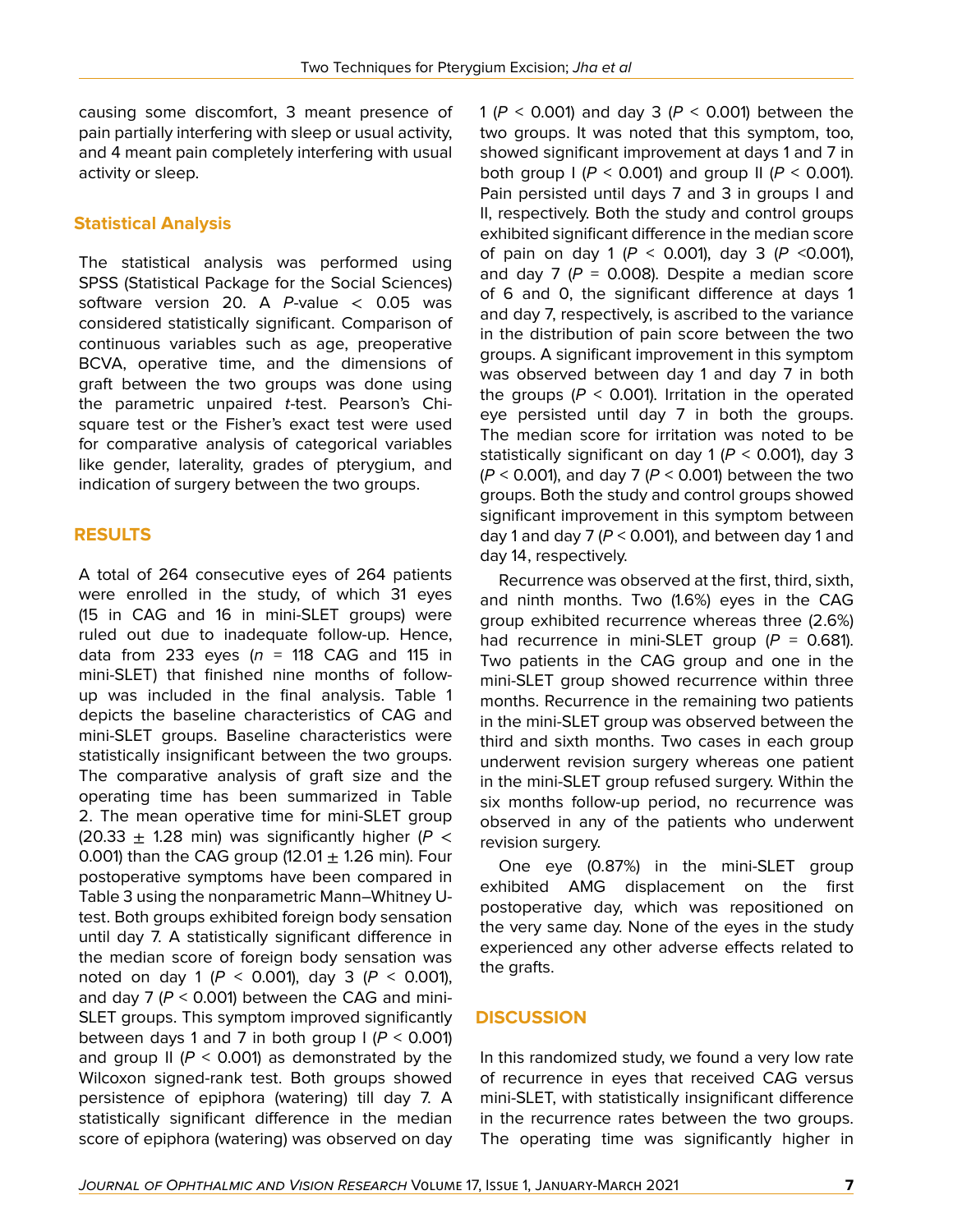| <b>Characteristics</b>           | CAG group ( $n = 118$ )            | Mini-SLET group ( $n = 115$ )         | <b>P-value</b>    |
|----------------------------------|------------------------------------|---------------------------------------|-------------------|
| Age (yr)                         | 53.81 $\pm$ 14.28 (range = 22–80)  | $52.38 \pm 14.62$ (range = 26-78)     | $0.446*$          |
| Sex                              | $F = 49.15\%$ ( <i>n</i> = 58)     | $F = 44.35\%$ (n = 51)                | $0.437^{\dagger}$ |
|                                  | $M = 50.85\%$ (n = 60)             | $M = 55.65\%$ (n = 64)                |                   |
| Laterality                       | Right eye = 57.6% ( $n = 68$ )     | Right eye = 53.9% ( $n = 62$ )        | $0.696^{\dagger}$ |
|                                  | Left eye = $42.4\%$ (n = 50)       | Left eye = $46.1\%$ ( $n = 53$ )      |                   |
| Grade                            |                                    |                                       |                   |
|                                  | $13.5\%$ ( <i>n</i> = 16)          | $12.2\%$ (n = 14)                     | $0.920^{\dagger}$ |
| Ш                                | 61.9% ( $n = 73$ )                 | 61.7% ( $n = 71$ )                    |                   |
| $\mathbf{III}$                   | 24.6% ( $n = 29$ )                 | 26.1% ( $n = 30$ )                    |                   |
| Occupation                       | Outdoor = $61.1\%$ (n = 72)        | Outdoor = $67.8\%$ ( $n = 78$ )       | $0.282^{\dagger}$ |
|                                  | Indoor = $38.9\%$ ( <i>n</i> = 46) | Indoor = $32.2\%$ ( <i>n</i> = $37$ ) |                   |
| Indications for surgery          |                                    |                                       | $0.895^{\dagger}$ |
| Cosmesis                         | 40.7% ( $n = 48$ )                 | 40% ( $n = 46$ )                      |                   |
| Foreign body sensation           | 29.7% ( $n = 35$ )                 | 26.1% ( $n = 30$ )                    |                   |
| Reduced VA due to<br>Astigmatism | 16.1% ( $n = 19$ )                 | 22.6% ( $n = 26$ )                    |                   |
| <b>Threatening Visual Axis</b>   | $13.5\%$ ( <i>n</i> = 16)          | 11.3% ( $n = 13$ )                    |                   |
| Preoperative BCVA (LogMar)       | $0.46 \pm 0.38$ (range = 0–1.46)   | $0.43 \pm 0.26$ (range = 0.16-1.18)   | $0.476*$          |
| $\sim$ $\sim$                    |                                    |                                       |                   |

#### **Table 1.** Comparison of baseline characteristics between the CAG Group and the mini-SLET group

<sup>∗</sup>Unpaired *t*-test; †χ 2 test

| Table 2. Comparison of the size of the graft and operative time between the CAG group and mini-SLET group |                                      |                                   |                        |  |  |  |  |
|-----------------------------------------------------------------------------------------------------------|--------------------------------------|-----------------------------------|------------------------|--|--|--|--|
| <b>Measures</b>                                                                                           | CAG group ( $n = 118$ )              | Mini-SLET group ( $n = 115$ )     | P-value                |  |  |  |  |
| Dimensions of the graft (mm)                                                                              |                                      |                                   |                        |  |  |  |  |
| Horizontal                                                                                                | $5.10 \pm 0.41$ (range = 4.2–6.5)    | 5.14 $\pm$ 0.45 (range = 4.5–6.8) | $0.448*$               |  |  |  |  |
| Vertical                                                                                                  | $6 \pm 0.32$ (range = 5.5–8.0)       | $6.09 \pm 0.54$ (range = 5.5–8.0) | $0.097*$               |  |  |  |  |
| Operative time (min)                                                                                      | $12.01 \pm 1.26$ (range = 10.1–14.0) | $20.33 \pm 1.28$ (range = 18-22)  | $< 0.001$ <sup>*</sup> |  |  |  |  |

<sup>∗</sup>Unpaired *t*-test

the mini-SLET group, however, none of the eyes experienced intra- or postoperative complications attributable to the surgery.

Pterygium is postulated to occur due to localized dysfunction of nasal limbal stem cells consequential to exposure to UVB light.<sup>[[18\]](#page-7-8)</sup> This theory forms the basis of the incorporation of limbal stem cells in the surgical treatment of pterygium. Of all the techniques described in literature,  $[3-6]$  $[3-6]$  $[3-6]$  $[3-6]$  $[3-6]$ CAG modality has been found to be associated with the lowest recurrence rate.<sup>[\[7](#page-6-6), [8](#page-6-7), [10](#page-7-1)]</sup> The CAG can be attached to the bare sclera by sutures, fibrin glue, or autologous in situ blood coagulum. Amongst the three techniques of fixing CAG, fibrin

glue definitely scores over others with the least operative time.[\[19\]](#page-7-9)

Use of SLET for the treatment of limbal stem cell deficiency was first advocated by Sangwan et al.<sup>[\[20](#page-7-10)]</sup> Subsequently, mini-SLET<sup>[[16\]](#page-7-6)</sup> was innovatively used for treating 10 patients suffering with primary pterygium. The basis of using mini-SLET for pterygium surgery was localized deficiency or dysfunction of limbal stem cells.[[21](#page-7-11), [22\]](#page-7-12) The AMG acts as a basement membrane and a substrate supporting the growth of epithelial progenitor cells.[[23\]](#page-7-13) AMG is also endowed with antiinflammatory properties owing to the presence of protease inhibitors.<sup>[[24](#page-7-14)]</sup> However, AMG itself is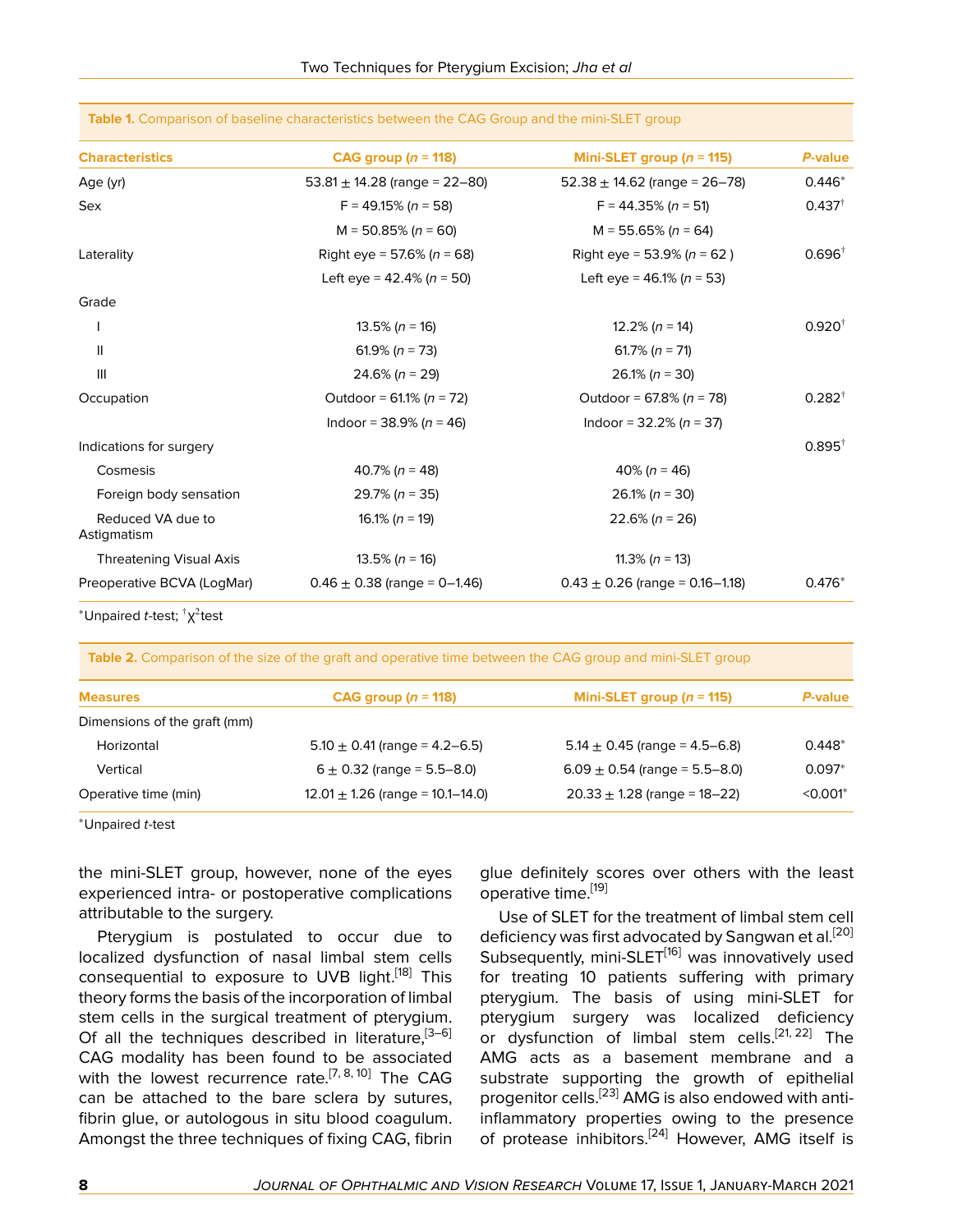|                        | CAG group ( $n = 118$ ) |                     | Mini-SLET group ( $n = 115$ ) |                     | P-value*            |                     |         |
|------------------------|-------------------------|---------------------|-------------------------------|---------------------|---------------------|---------------------|---------|
|                        | <b>Min</b>              | <b>Max</b>          | <b>Median</b>                 | <b>Min</b>          | <b>Max</b>          | <b>Median</b>       |         |
| Foreign body sensation |                         |                     |                               |                     |                     |                     |         |
| Day 1                  | 3                       | 9                   | 9                             | $\mathsf O$         | 9                   | 6                   | < 0.001 |
| Day 3                  | $\mathsf{O}\xspace$     | 9                   | 6                             | $\mathsf{O}\xspace$ | 6                   | 3                   | < 0.001 |
| Day 7                  | $\mathsf{O}\xspace$     | $\,$ 6              | 3                             | $\mathsf{O}\xspace$ | 3                   | 0                   | < 0.001 |
| Day 14                 | $\mathsf{O}\xspace$     | $\,$ 6              | $\mathsf O$                   | $\mathsf O$         | 0                   | 0                   | 0.255   |
| Day 30                 | $\mathsf{O}\xspace$     | $\mathsf O$         | $\mathsf O$                   | $\mathsf{O}\xspace$ | $\mathsf{O}\xspace$ | $\mathsf{O}\xspace$ | 0.999   |
| Epiphora (watering)    |                         |                     |                               |                     |                     |                     |         |
| Day 1                  | $\mathsf{O}\xspace$     | 9                   | 6                             | $\mathsf{O}\xspace$ | 9                   | 6                   | < 0.001 |
| Day 3                  | $\mathsf{O}\xspace$     | $\,6$               | 3                             | $\mathsf{O}\xspace$ | 6                   | 3                   | < 0.001 |
| Day 7                  | $\mathsf{O}\xspace$     | 6                   | $\mathsf O$                   | $\mathsf O$         | 6                   | 0                   | 0.511   |
| Day 14                 | $\mathsf{O}\xspace$     | $\mathsf{O}\xspace$ | $\mathsf O$                   | $\mathsf O$         | $\mathsf{O}\xspace$ | $\mathsf{O}\xspace$ | 0.999   |
| Day 30                 | 0                       | 0                   | 0                             | $\mathsf{O}\xspace$ | $\mathsf{O}\xspace$ | $\mathsf{O}\xspace$ | 0.999   |
| Pain                   |                         |                     |                               |                     |                     |                     |         |
| Day 1                  | $\mathsf{O}\xspace$     | 9                   | 6                             | $\mathsf{O}\xspace$ | 6                   | 3                   | < 0.001 |
| Day 3                  | $\mathsf{O}\xspace$     | 9                   | 3                             | $\mathsf{O}\xspace$ | 6                   | 0                   | < 0.001 |
| Day 7                  | $\mathsf{O}\xspace$     | 6                   | $\mathsf{O}$                  | $\mathsf O$         | 6                   | $\mathsf{O}\xspace$ | 0.008   |
| Day 14                 | $\mathsf{O}\xspace$     | $\,6$               | 0                             | $\mathsf{O}\xspace$ | 0                   | $\mathsf{O}\xspace$ | 0.089   |
| Day 30                 | 0                       | $\mathsf O$         | 0                             | $\mathsf O$         | $\mathsf{O}\xspace$ | $\mathsf{O}\xspace$ | 0.999   |
| Irritation             |                         |                     |                               |                     |                     |                     |         |
| Day 1                  | 3                       | 9                   | 9                             | $\mathsf{O}\xspace$ | 9                   | 6                   | < 0.001 |
| Day 3                  | 0                       | 9                   | 6                             | $\mathsf O$         | 6                   | 3                   | < 0.001 |
| Day 7                  | $\circ$                 | 6                   | 3                             | $\mathsf O$         | 3                   | $\circ$             | < 0.001 |
| Day 14                 | 0                       | $\,6$               | 0                             | $\mathsf{O}\xspace$ | 6                   | 0                   | 0.183   |
| Day 30                 | $\mathsf{O}\xspace$     | 0                   | 0                             | $\mathsf{O}\xspace$ | 0                   | 0                   | 0.999   |
|                        |                         |                     |                               |                     |                     |                     |         |

**Table 3.** Comparative outcome of the postoperative symptom score between the CAG group and mini-SLET group

Statistically significant values are in boldface after <sup>∗</sup>Mann–Whitney U-test



**Figure 1.** Serial clinical photographs of two patients of primary pterygium: (Patient 1 [A∼F]; Patient 2 [G∼L]): preoperative, intraoperative, and postoperative. Pterygium excision with CAG with fibrin glue (A–F) and pterygium excision with mini-SLET (G– L). (A) A case of primary nasal pterygium (left eye[LE]) before pterygium excision with CAG. (B) Dissection of pterygium. (C) POD 1. (D) POD 30 graft well taken. (E & F) Postoperative months 6 and 9, respectively: restoration of near normal anatomy without any recurrence. (G) A case of primary nasal pterygium (Right eye [RE]) before pterygium excision with mini-SLET. (H) Intraoperative photograph showing dissected pterygium with eight limbal pieces. (I) POD 1. ( J) POD 30: well-settled graft. (K & L) Postoperative months 6 and 9, respectively: restoration of near normal anatomy without any signs of recurrence.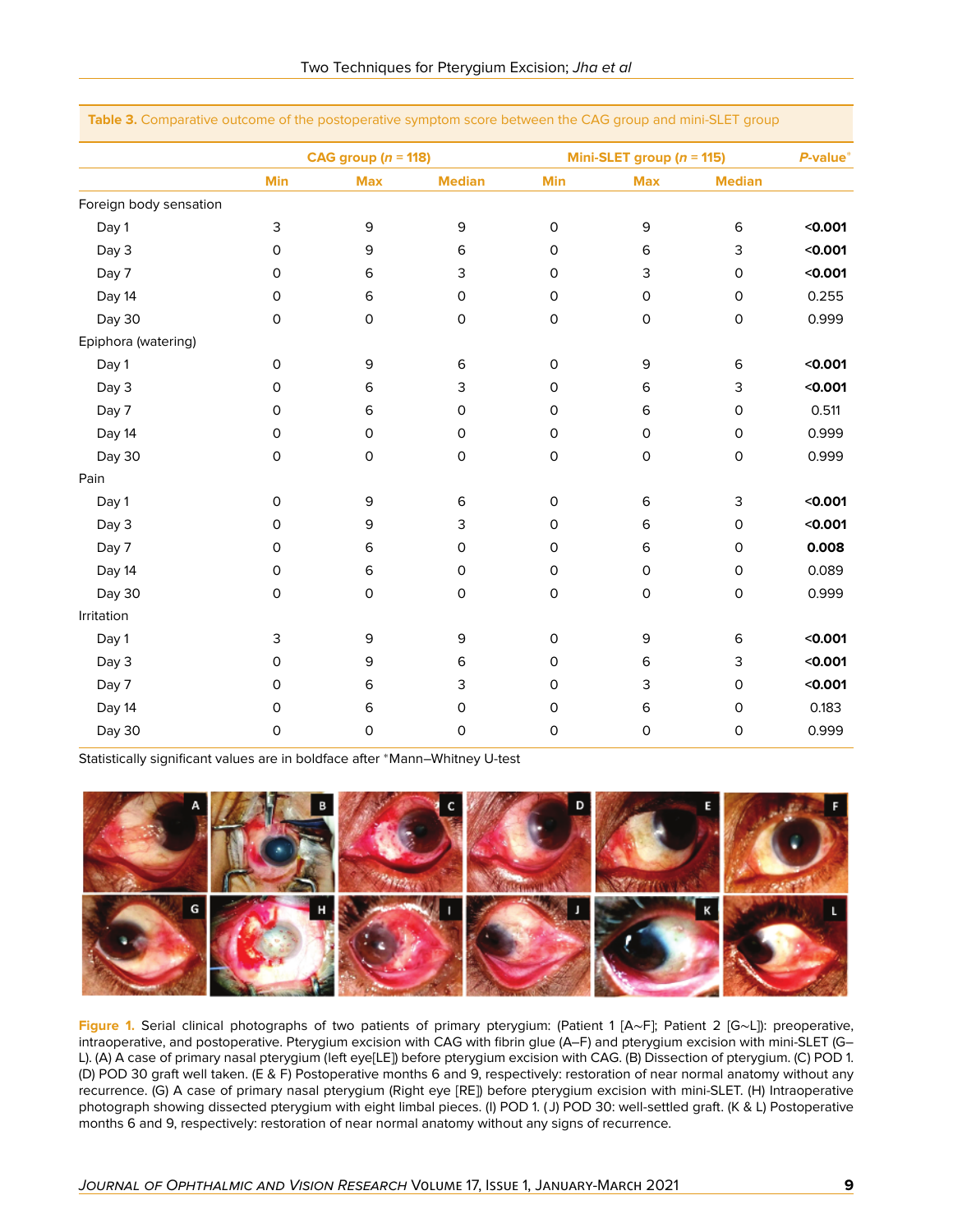devoid of limbal stem cells, hence its solitary use to cover the bare sclera after pterygium excision, despite providing a mechanical barrier, does not address the underlying pathology of limbal stem cell deficiency. As a result, this may in turn lead to potentially more recurrences and tilt the balance toward CAG in terms of beneficial outcomes.

An extensive MEDLINE search did not reveal any similar study of this magnitude; hence we undertook a randomized trial to compare the aforementioned two techniques as mini-SLET appeared to be a viable prospect for the treatment of pterygium.<sup>[\[16](#page-7-6)]</sup> In 2015, Hernández-Bogantes E et al,<sup>[[16\]](#page-7-6)</sup> elicited this interesting innovation in 10 patients with primary pterygium without any recurrence after eight months of follow-up. Sati et al<sup>[[25\]](#page-7-15)</sup> reported a randomized control trial, comparing the outcomes between 42 cases of CAG and 40 cases of mini-SLET. The study reported a 9.5% recurrence in the CAG group and 2.5% recurrence in the mini-SLET group. Although clinically meaningful, these differences were not found to be statistically significant. We experienced much lower rates of recurrence in the CAG group and almost similar in the mini-SLET group. Mini-SLET incorporates the use of AMG and limbal stem cells, which could lower recurrence rates as is evident in our study. Mini-SLET is a miniaturized modification of the original SLET technique first described by Sangwan et al.<sup>[[20\]](#page-7-10)</sup> However, mini-SLET technique scores over SLET in terms of placing the limbal stem cells' pieces over amniotic membrane in proximity to the limbus. In our opinion, mini-SLET offers an alternative solution to patients with insufficient conjunctiva due to prior surgeries or those suspected of suffering with glaucoma. Additionally, it is more likely to restore the normal anatomy of the limbus.

There were a few limitations of the study such as the relatively low overall numbers of recurrences, which made it difficult to make robust conclusions while using statistical tools. Follow-up of <12 months and the considerable number of excluded eyes (12%) also contributed toward limiting our evaluations. The strength of this study included its randomized and masked study design, the relatively large sample size, and the longer followup period, which exceeded that of other similar studies.

In summary, the overall recurrence rate was very low in this study and comparable between mini-SLET and the established technique of CAG

for primary pterygium excision. Despite a longer surgical time, mini-SLET appears to be a viable alternative to CAG in the management of primary pterygium. The mini-SLET may be considered as the procedure of choice for all cases of primary pterygium surgery, especially, if cost and availability are not an issue. Also, mini-SLET is more likely to replace the abnormal limbal stem cells compared to CAG. In particular, this should be adopted as the procedure of choice as conjunctival-sparing surgery (especially in young patients, glaucoma, and cicatrizing conjunctivitis).

## **Acknowledgements**

The authors would like to thank Dr. Charima Priya for excellent counselling and follow-up of patients.

# **Financial Support and Sponsorship**

The authors did not receive any financial support for the research, authorship, and/or publication of this article.

# **Conflicts of Interest**

The authors report no conflict of interest.

# *REFERENCES*

- <span id="page-6-0"></span>1. Jaros PA, DeLuise VP. Pingueculae and pterygia. *Surv Ophthalmol* 1988;33:41–49.
- <span id="page-6-1"></span>2. Viani GA, Fonseca EC, De Fendi LI, Rocha EM. Conjunctival autograft alone or combined with adjuvant beta-radiation? A randomized clinical trial. *Int J Radiat Oncol Bio Phys* 2012;82:507–511.
- <span id="page-6-2"></span>3. Donnenfeld ED, Perry HD, Fromer S, Doshi S, Solomon R, Biser S. Subconjunctival mitomycin C as adjunctive therapy before pterygium excision. *Ophthalmology* 2003;110:1012–1016.
- <span id="page-6-3"></span>4. Rubinfeld RS, Pfister RR, Stein RM. Serious complications of topical mitomycin-C after pterygium surgery. *Ophthalmology* 1992;99:1647–1654.
- <span id="page-6-4"></span>5. Yu CM, Liang WL, Huang YY, Guan W. Comparison of clinical efficacy of three surgical methods in the treatment of pterygium. *Eye Sci* 2011;26:193–196.
- <span id="page-6-5"></span>6. Kenyon KR, Wagoner MD, Hettinger ME. Conjunctival autograft transplantation for advanced and recurrent pterygium*. Ophthalmology* 1995;92:1461–1470.
- <span id="page-6-6"></span>7. Chen PP, Ariyasu RG, Kaza V. A randomized trial comparing mitomycin C and conjunctival autograft after excision of primary pterygium. *Am J Ophthalmol* 1995;120:151–160.
- <span id="page-6-7"></span>8. Prabhasawat P, Barton K, Burkett G, Tseng SC. Comparison of conjunctival autografts, amniotic membrane grafts and primary closure for pterygium excision. *Ophthalmology* 1997;104:974–985.